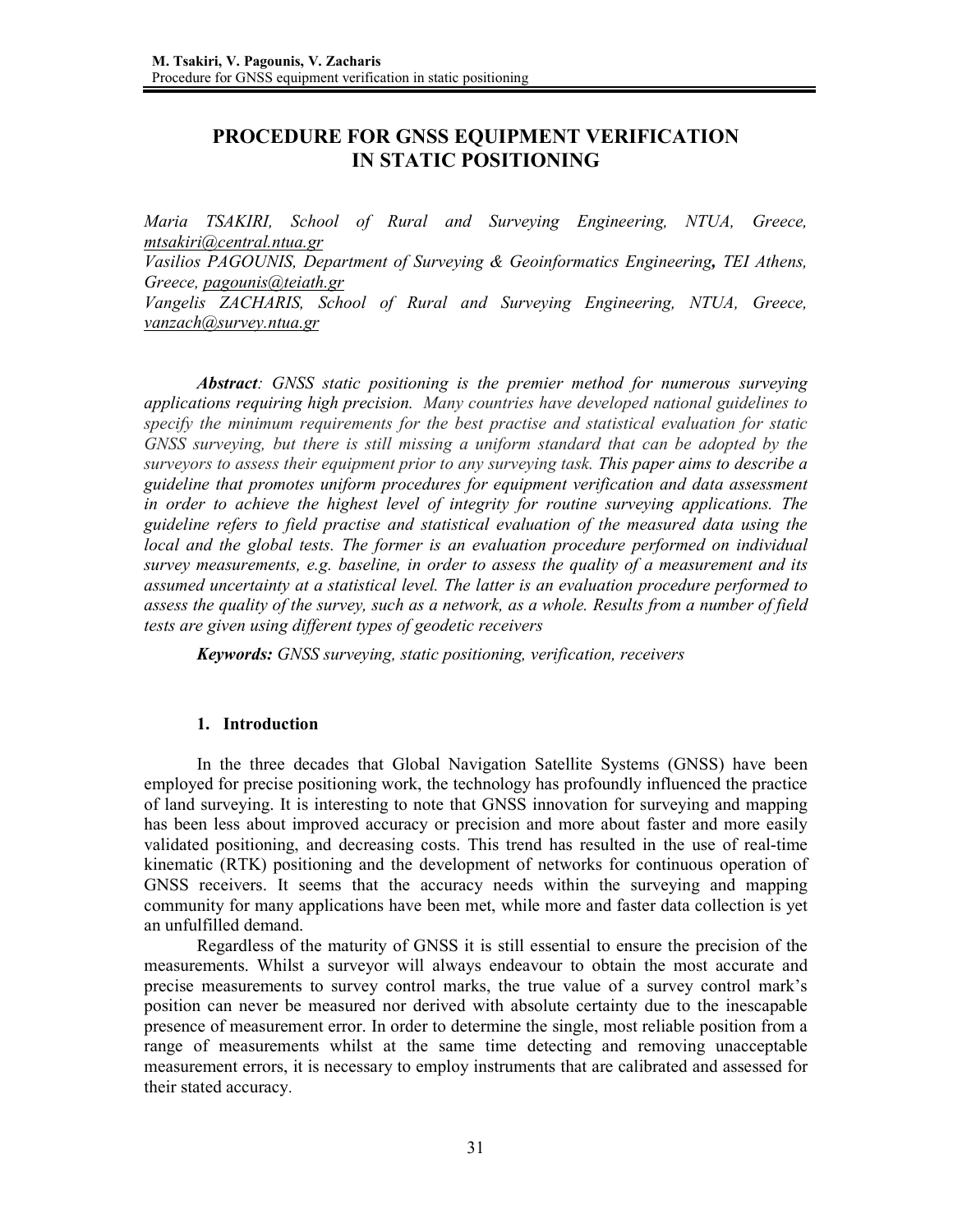Having recognised the need for specifications regarding the best practices for GNSS positioning many countries (e.g. USA, UK, Australia etc) have developed series of publications for the surveying community to promulgate specifications for geodetic control surveying using the emerging capability of positioning with GPS in a static or kinematic mode. All the above efforts express valuable guidelines for the practical and experimental use of geodetic-type receivers but they lack of standardized test procedures. In addition, these procedures are not always easily tractable and the time and effort required to perform these are not insignificant.

One example of standardised procedures is the series of ISO (International Organization for Standardization) standards "Optics and optical instruments—field procedures for testing geodetic and surveying instruments" [ISO-17123-(1-8), 2012]. In fact the ISO 17123 part 8 refers to RTK field and data analysis procedures to check the equipment but there is no ISO guideline for using receivers in the static mode. Clearly, there is a need for an international organisation like ISO to expand their standards and provide an outcome based framework that supports the highest level of rigour and integrity in the delivery of static positioning results. The aim of this paper is to present some guidelines based on the Australian specifications (ICSM, 2014a) that can be implemented by the surveyors in order to verify their GNSS equipment prior to any positioning task involving survey control networks. The paper is organised is four sections. In particular, in section 2 a brief description of the guidelines is given, and in section 3 the field tests and data analysis is described. Section 4 provides the test results and their statistical evaluation and concluding remarks are drawn in section 5.

#### **2. Evaluation of a GNSS control survey**

GNSS based surveys can vary in quality, depending on the type of GNSS receiver, antenna, ancillary equipment and observation parameters chosen. All have a direct influence on the uncertainty of derived GNSS measurements. Similarly, variation in measurement uncertainty will result from the spatial extent of the survey, the presence of certain external influences and the environmental conditions under which the control survey is undertaken. For this reason, the formulation of accuracy classifications for GNSS control surveys like the ones used for conventional surveying techniques has been shown to be less practical. Instead, the quality of a control survey is quantified in terms of survey uncertainty (SU), positional uncertainty (PU) and relative uncertainty (RU).

SU is the uncertainty of the horizontal and/or vertical coordinates of a survey control mark relative to the survey in which it was observed and is free from the influence of any imprecision or inaccuracy in the underlying datum realisation. Therefore, SU reflects only the uncertainty resulting from survey measurements, measurement precisions, network geometry and the choice of constraint. A minimally constrained least squares adjustment is the preferred and most rigorous way to estimate and test SU at the 95% confidence level. PU is the uncertainty of the horizontal and/or vertical coordinates of a survey control mark with respect to the defined datum and represents the combined uncertainty of the existing datum realisation and the new control survey. That is, PU includes SU as well as the uncertainty of the existing survey control marks to which a new control survey is connected. A fully constrained least squares adjustment is the preferred and most rigorous way to estimate and test PU at the 95% confidence level. RU is the uncertainty between the horizontal and/or vertical coordinates of any two survey control marks. Such marks may be connected by measurement directly or indirectly. The preferred and most rigorous means for deriving RU between pairs of marks is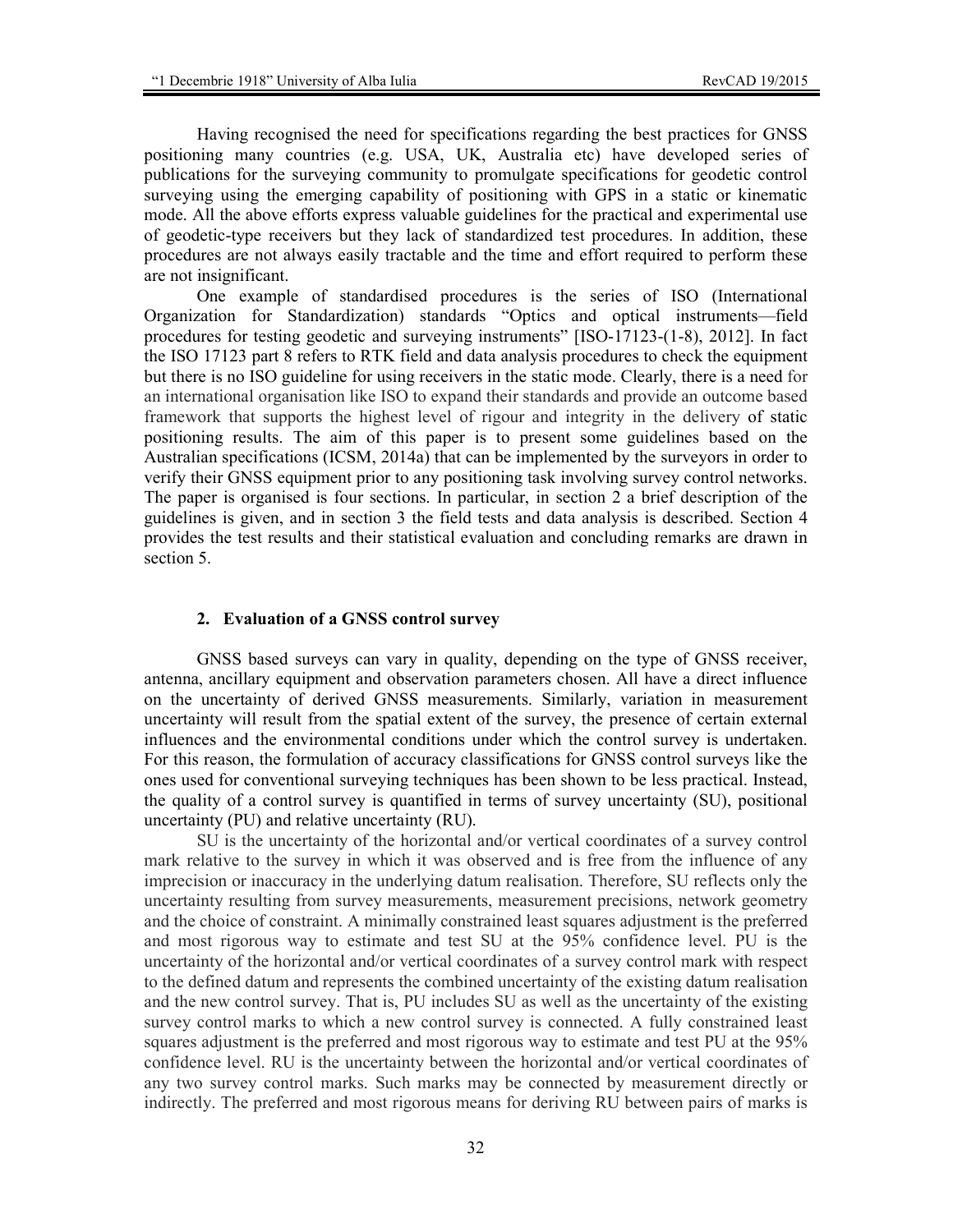by propagating the respective variances and co-variances obtained from a minimally or fully constrained least squares adjustment (i.e. from SU or PU).

The SU is adopted as the most intuitive and useful metric for classification of geodetic control accuracy and the Australian guidelines recommend two categories depending on the baseline lengths and the duration of observation sessions. Thus, the first category refers to SU being less than 15mm for horizontal position and less than 20mm for ellipsoidal height and the second category refers to SU being less than 30mm for horizontal position and less than 50mm for ellipsoidal height (ICSM, 2014b).

In order to evaluate the quality of a survey and the derived results two tests are used; the local test and the global test. A local test is an evaluation procedure performed on individual survey measurements to assess the quality of a measurement and its assumed (or *apriori*) uncertainty. To validate each measurement and assumed uncertainty, the size of each adjusted measurement correction should be tested to verify that the correction lies within the upper and lower limits of the specified confidence interval. The local test is conducted using the normal distribution at the 95% confidence level. A correction which exceeds the upper 95% confidence limit indicates a failure and the need to re-evaluate the assumed uncertainty of the measurements and/or imposed constraints. The local test is intended to quantify the repeatability that a surveyor should expect when measuring between two adjacent points. The global test is an evaluation procedure performed on a least squares adjustment to assess the quality of the survey as a whole.

### **3. Field tests**

### **3.1 Procedure**

The recommended procedure for the verification of GNSS equipment comprises three tests: a) a zero baseline test, b) an EDM baseline comparison test, and c) a network test (ACT Government, 2011).

A zero baseline test can be used to determine the precision of the receiver measurements, cabling and the data processing software, and hence the correct operation of the surveyor's GNSS system. The test should be performed for all pairs of receivers when the GNSS equipment is first acquired, immediately after any repairs, and before commencing high precision surveys. This test is performed using a special antenna-cable splitter so that the majority of biases cancel during processing and the quality of the resulting baseline is only a function of random observation error (or noise), and the propagation of any individual receiver biases.

The EDM baseline test allows to make a comparison of the GNSS derived distances against the certified distances. The baseline measurements are repeated with varying satellite geometry. Pairs of observed values are reduced to spheroidal chord distances and compared against the certified distances. Acceptance criteria for the distances are 5 millimetres or better at the 95% confidence interval.

The network test comprises four stations and each station is connected to the others with a minimum of three independent baselines. The local and the global tests are implemented to verify the acceptance criteria at a specified statistical level.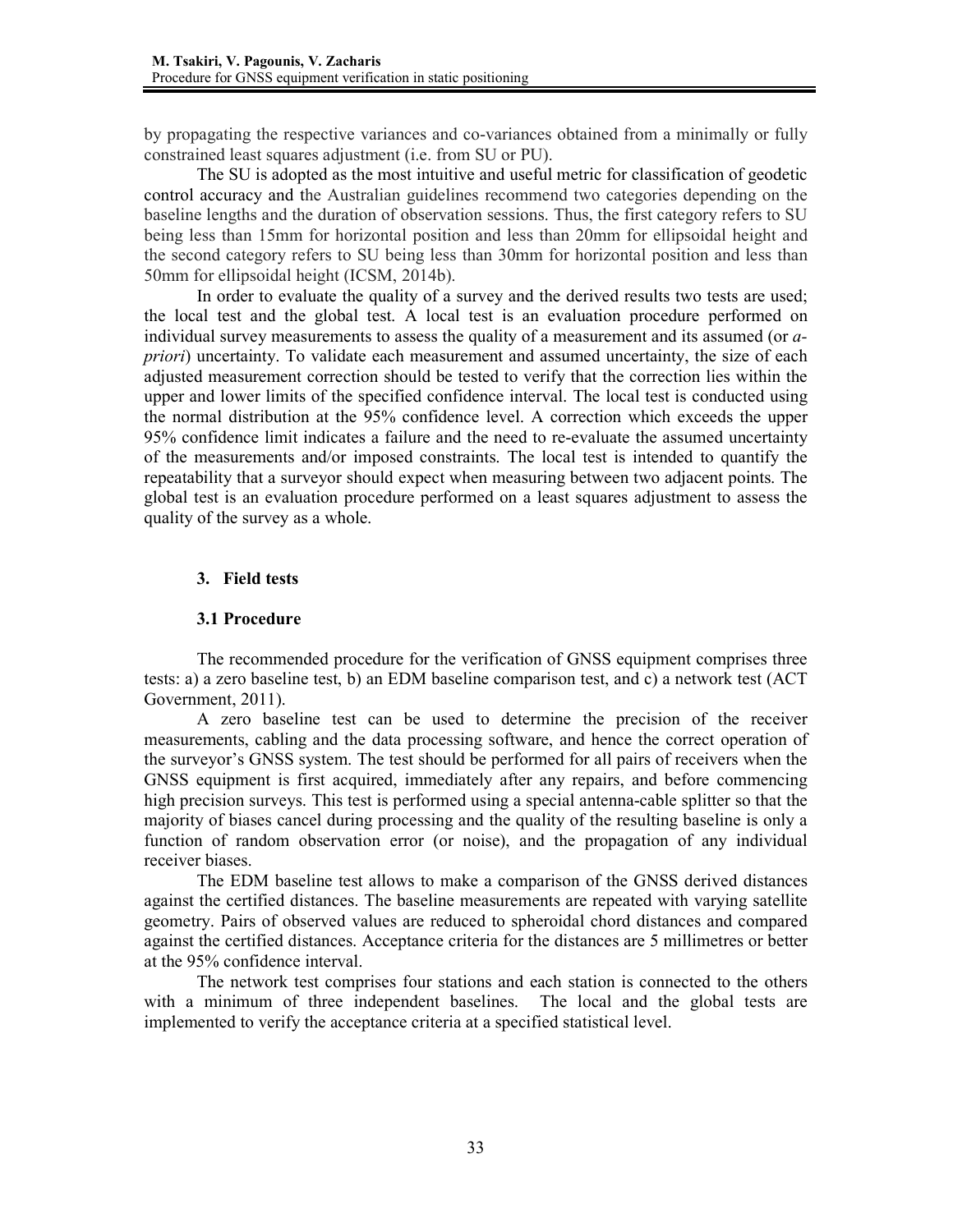#### **3.2 Data collection**

The field tests comprised GNSS static observations acquired at permanent monumentation located at the university campus. Specifically, the stable and concrete pillars are situated on the top of the roofs of selected buildings in the campus. Four pillars were chosen for the experiments which are: LAMG, EST, FYS, GEN (Fig. 1). The relative distances between the points are given in Table 1.



Fig.1. View of the four control points

The equipment used for the data collection is a set of two geodetic receivers Trimble 5800 with quoted accuracy of 5mm  $\pm 0.5$ ppm horizontally and 5mm  $\pm 1$ ppm vertically and a set of two geodetic receivers Leica 1200+GNSS with quoted accuracy of 5mm ±5ppm horizontally and  $10\text{mm} \pm 5\text{ppm}$  vertically. The zero-baseline test was not performed due to the inability of the specific receivers to connect to the splitter cable.

The baseline test involved the observation of the baseline LAMG-EST for duration of 40min at four different sessions. Each observing session had at least 90min difference from each other. Observing GNSS at different sidereal times, with different satellite configurations, and different atmospheric conditions, is the strongest defence against systematic errors and excessive random errors. Two independent observations in reasonable agreement have a high likelihood of minimal systematic and random error, with increased ability to isolate blunders. The network involved the measurements of all possible combinations of baselines for duration of 20min. Based on best practise procedures that are widely recognized as capable of achieving stated levels of accuracy and known to produce high quality work, but without being a mandate, it was decided to use as observation interval for all the tests equal to 10sec, elevation mask set to record down to zero degrees elevation, and the antenna orientated to within 5 degrees of true North.

Table 1 provides information on the baseline lengths, and the number of visible GPS and GLONASS satellites during the tests, for both days. The tests were performed in two days, at the same time for maintaining the satellite geometry, to accommodate the two different types of receivers.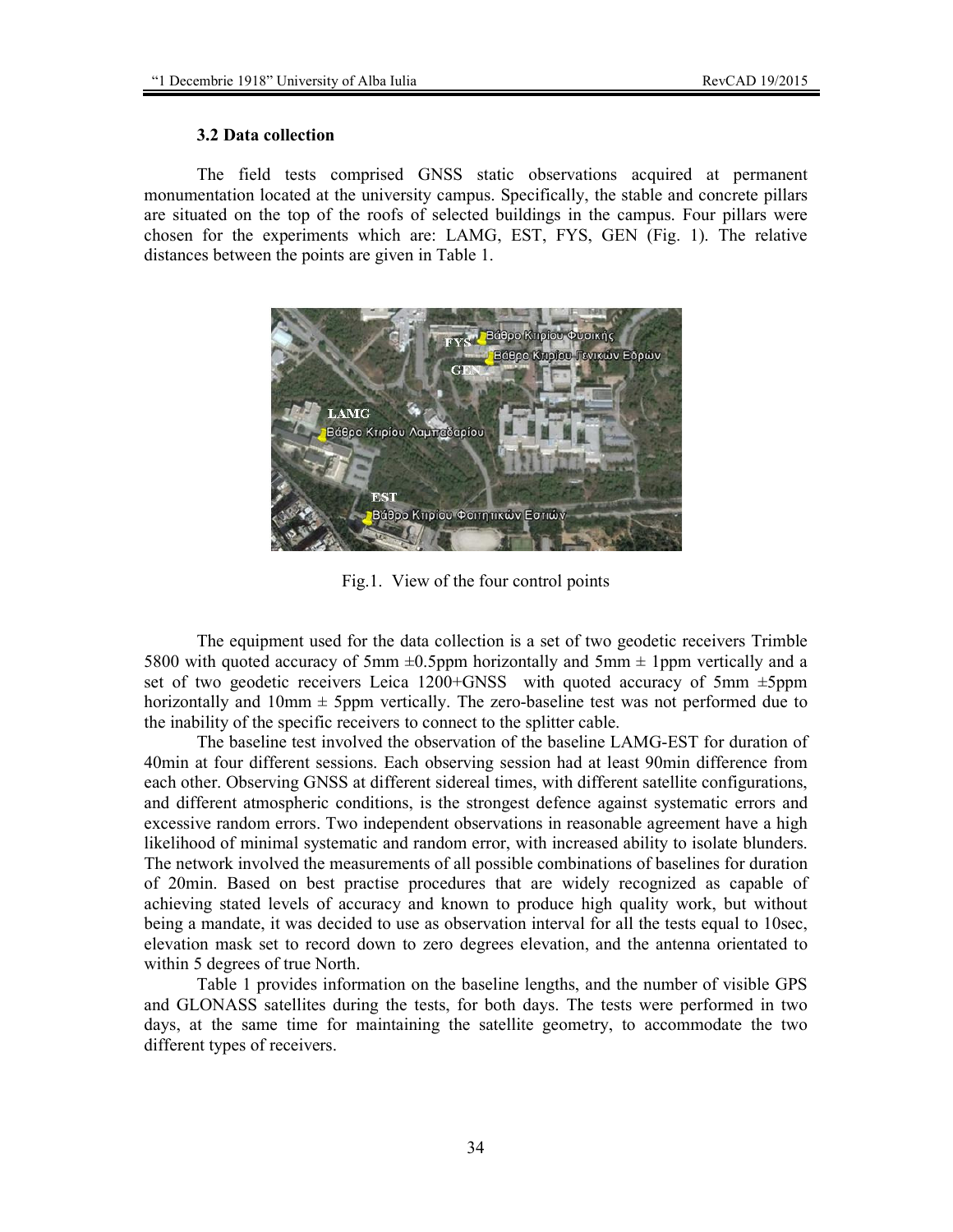| <b>Baseline</b>      |            | <b>Baseline</b><br>distance<br>(m) | <b>Observation</b><br>session<br>(min) | <b>Number of visible satellites</b> |                |            |                |
|----------------------|------------|------------------------------------|----------------------------------------|-------------------------------------|----------------|------------|----------------|
| <b>Base</b><br>Rover |            |                                    |                                        | <b>Base</b>                         |                | Rover      |                |
|                      |            |                                    |                                        | <b>GPS</b>                          | <b>GLONASS</b> | <b>GPS</b> | <b>GLONASS</b> |
|                      | Est        | 150                                | 40                                     | 20                                  | 16             | 17         | 16             |
| Lamg                 | <b>Fys</b> | 300                                | 20                                     | 13                                  | 9              | 11         | 8              |
|                      | Gen        | 310                                | 20                                     | 13                                  | 10             | 11         | 8              |
|                      | Lamg       | 150                                | 40                                     | 17                                  | 15             | 20         | 16             |
| Est                  | <b>Fys</b> | 370                                | 20                                     | 11                                  | 10             | 11         | 7              |
|                      | Gen        | 150                                | 20                                     | 13                                  | 10             | 11         | 6              |
|                      | Lamg       | 300                                | 20                                     | 13                                  | 9              | 10         | 8              |
| <b>Fys</b>           | Est        | 370                                | 20                                     | 13                                  | 9              | 11         | 6              |
|                      | Gen        | 90                                 | 20                                     | 13                                  | 9              | 11         | 5              |
|                      | Lamg       | 300                                | 20                                     | 13                                  | 8              | 10         | 8              |
| Gen                  | Est        | 150                                | 20                                     | 13                                  | 8              | 11         | 6              |
|                      | <b>Fys</b> | 90                                 | 20                                     | 13                                  | 8              | 11         | 6              |

Table 1. Information regarding the data collection during the field tests

### **4. Data processing and analysis**

The data processing was performed using the GNSS post-processing software utility Grafnav and Grafnet which is more powerful than common commercial software. All the results, produced using double-differenced carrier phase observations and navigation type ephemeredes, were referred in ITRF08 and subsequently in WGS84 and this is the reference system in the results shown in all the following tables. The steps discussed below refer to (a) independent baseline processing, (b) local test with a minimally constrained laser squares solution (c) global test with a minimally constrained and a fully constrained least squares solution*.*

#### **4.1 Baseline processing**

Initially, the test procedure was performed whereby individual baseline measurements are assessed for their quality and their assumed (or *a-priori*) uncertainty. To validate each measurement and assumed uncertainty, the measured baseline is compared with known coordinates and the size of each measurement correction is checked. This testing demonstrates that no gross errors exist within the measurements and all measurements satisfy any predefined measurement precision criteria.

The baseline "Lamg-Est" was observed 40min from each station four times and with both sets of receivers. Table 2 shows the results of the differences in the baseline components from the known coordinates.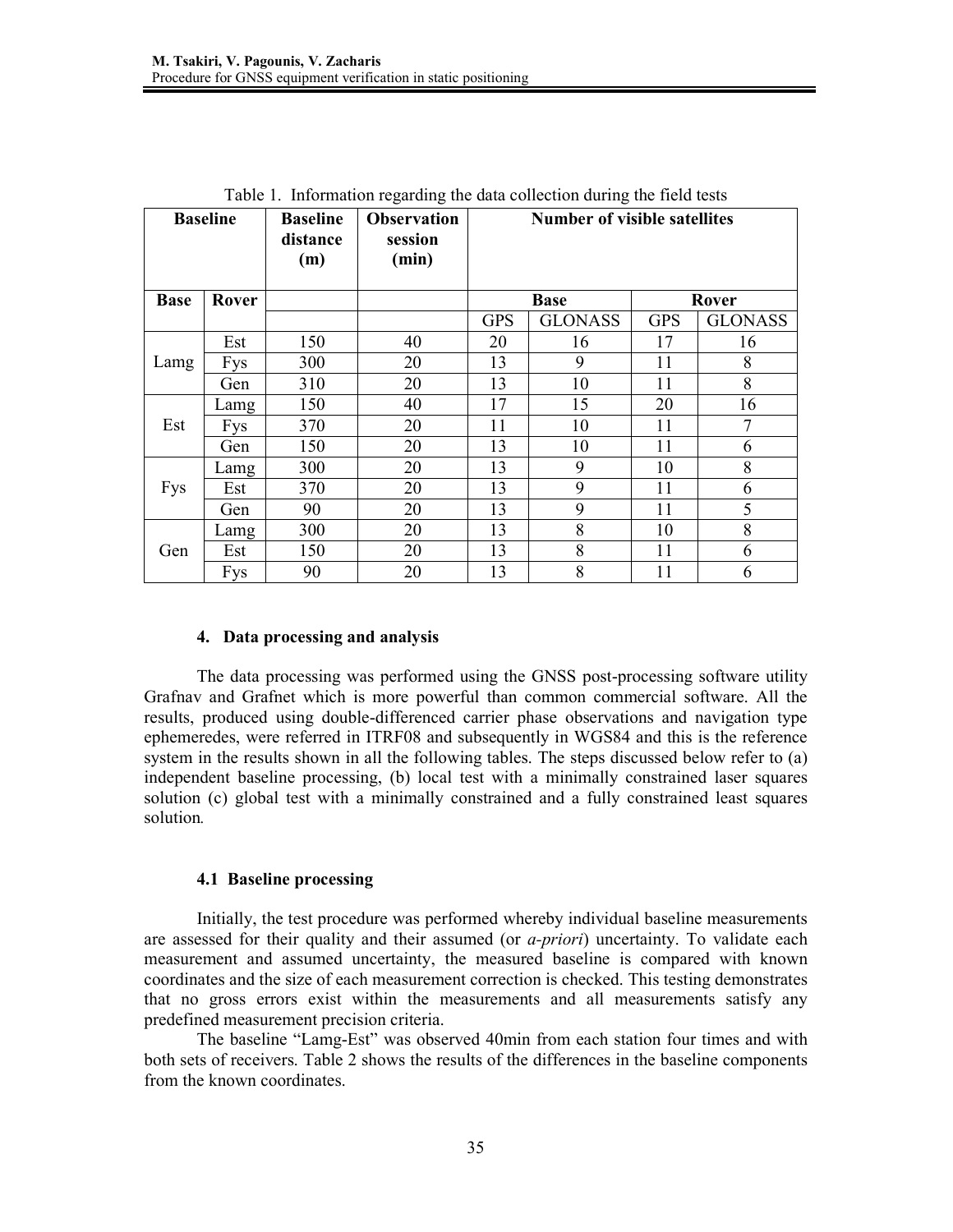|              |       |                                 |                                             | $100002$ . Dascring repeatablifty |                                            |                                            |                                            |
|--------------|-------|---------------------------------|---------------------------------------------|-----------------------------------|--------------------------------------------|--------------------------------------------|--------------------------------------------|
|              |       |                                 | Differences in baseline components (m)      |                                   |                                            |                                            |                                            |
| Trimble 5800 |       |                                 |                                             |                                   | Leica 1200                                 |                                            |                                            |
| <b>Base</b>  | Rover | $\Delta X_i - \Delta X^{known}$ | $\Delta Y_i$ - $\Delta Y_k$ <sup>nown</sup> | $\Delta Z_i - \Delta Z^{known}$   | $\Delta X_i$ - $\Delta X$ <sup>known</sup> | $\Delta Y_i$ - $\Delta Y$ <sup>known</sup> | $\Delta Z_i$ - $\Delta Z$ <sup>known</sup> |
| Lamg         | Est   | 0.001                           | $-0.001$                                    | 0.002                             | $-0.004$                                   | $-0.002$                                   | $-0.007$                                   |
| Est          | Lamg  | 0.000                           | $-0.002$                                    | $-0.002$                          | 0.004                                      | $-0.003$                                   | 0.006                                      |
| Est          | Lamg  | $-0.001$                        | $-0.001$                                    | 0.001                             | 0.003                                      | 0.003                                      | 0.008                                      |
| Lamg         | Est   | $-0.001$                        | 0.002                                       | $-0.003$                          | $-0.007$                                   | $-0.002$                                   | $-0.004$                                   |

Table 2. Baseline repeatability

The repeatability in the baseline tests is 0.001m, 0.002m and 0.002m in  $\Delta X$ ,  $\Delta Y$ ,  $\Delta Z$ respectively, for the Trimble measurements, and 0.005m, 0.002m and 0.007m in ∆X, ∆Υ, ∆Ζ respectively, for the Leica measurements. The Trimble results are slightly better due to the higher number of observed satellites. For the given baseline distance, the accuracy is given as  $1.5 \times 10^{-5}$  ppm for the Trimble measurements and  $.5 \times 10^{-5}$  ppm for the Leica measurements which are well within the manufacturers' specifications.

The second part of the analysis refers to the network data which are processed initially on a baseline basis and then a least squares adjustment is performed to assess the quality of the survey data as a whole. This is because the completed network must provide the following:

- Elimination or reduction of known and potential systematic error sources.
- Sufficient redundancy and testing to clearly demonstrate the stated accuracy.
- Adequate data processing and analysis. Sufficient documentation to allow verification of the results

The network refers to the stations "Lamg- Gen- Est-Fys". The processing of the baselines from each set of receivers was performed separately and the results were compared again to the known coordinates. Prior to any comparison and further processing, loop closures checks were also performed to eliminate blunders. Table 3 provides the closure errors in X, Y, Z and the total closure error, for the two types of receivers. The total closure errors did not exceed the 0.009m in both loops.

|              |                   | Loop closure errors |                   |            |  |
|--------------|-------------------|---------------------|-------------------|------------|--|
|              | Lamg-Fys-Gen-Lamg |                     | Lamg-Est-Gen-Lamg |            |  |
|              | Trimble 5800      | Leica 1200          | Trimble 5800      | Leica 1200 |  |
| CX(m)        | $-0.004$          | $-0.002$            | $-0.003$          | $-0.004$   |  |
| $\mathbf{m}$ | $-0.004$          | $-0.001$            | $-0.001$          | $-0.005$   |  |
| CZ(m)        | 0.005             | $-0.003$            | $-0.002$          | $-0.007$   |  |
| CE(m)        | 0.0075            | $-0.004$            | 0.0037            | 0.009      |  |

Table 4 provides for the three baselines "Lamg- Gen", "Est-Fys", "Fys-Gen" the relative differences between the baselines components obtained from the two types of receivers.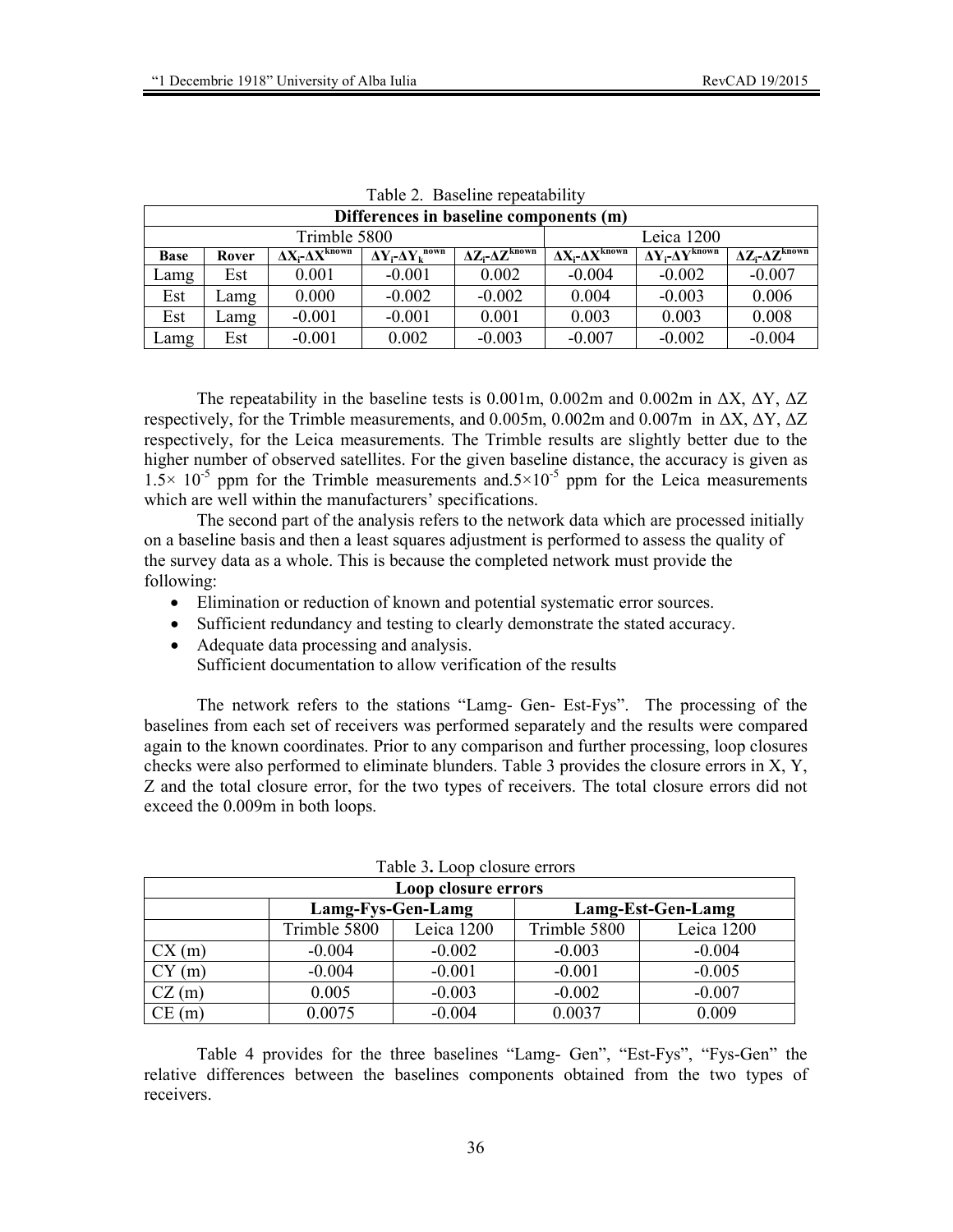|             | Table $\pi$ . Relative uniclearces in baseline components (Trimole 5000 – Ecrea 1200) |                                                              |                                      |                                      |
|-------------|---------------------------------------------------------------------------------------|--------------------------------------------------------------|--------------------------------------|--------------------------------------|
|             |                                                                                       | Baseline Differences in $\Delta X$ , $\Delta Y$ , $\Delta Z$ |                                      |                                      |
|             |                                                                                       |                                                              |                                      |                                      |
| <b>Base</b> | Rover                                                                                 | $\Delta X^{Tr}$ - $\Delta X^{L}$ (m)                         | $\Delta X^{Tr}$ - $\Delta X^{L}$ (m) | $\Delta X^{Tr}$ - $\Delta X^{L}$ (m) |
| Est         | <b>Fys</b>                                                                            | $-0.003$                                                     | 0.000                                | 0.007                                |
| <b>Fys</b>  | Est                                                                                   | 0.006                                                        | 0.010                                | 0.004                                |
| <b>Fys</b>  | Gen                                                                                   | 0.015                                                        | 0.002                                | 0.009                                |
| Gen         | <b>Fys</b>                                                                            | $-0.013$                                                     | $-0.001$                             | $-0.011$                             |
| Gen         | Lamg                                                                                  | $-0.012$                                                     | $-0.004$                             | $-0.010$                             |
| Lamg        | Gen                                                                                   | 0.019                                                        | $-0.018$                             | $-0.019$                             |

| Table 4. Relative differences in baseline components (Trimble 5800 – Leica 1200)                                                                                                                                       |
|------------------------------------------------------------------------------------------------------------------------------------------------------------------------------------------------------------------------|
| $\mathbf{D}_{\alpha\alpha\beta}$ $\mathbf{E}_{\alpha\beta\gamma}$ $\mathbf{D}_{\alpha\beta\gamma}$ $\mathbf{E}_{\alpha\gamma\gamma\gamma}$ and $\mathbf{E}_{\alpha\gamma\gamma}$ and $\mathbf{E}_{\alpha\gamma\gamma}$ |

The rms of the differences is 0.014m, 0.009m and 0.012m for  $\Delta X$ ,  $\Delta Y$ ,  $\Delta Z$ respectively. The ppm accuracy for the given distances do not exceed the 2 and the  $2 \times 10^{-5}$ ppm for the Trimble measurements and  $4\times10^{-5}$  ppm for the Leica measurements which are well within the manufacturers specifications.

#### **4.2 Network processing**

Following the independent baseline processing, the network processing was performed using minimally constrained adjustment in order to apply the local test. The minimally constrained solution involved 42 measurements and the a posteriori variance factor was estimated as 1.002 for both receivers. Using the local test, each baseline is examined to assess whether the correction exceeds the 95% critical value. Specifically, the procedure examines whether the normalised residual exceeds the critical value of the unit Normal distribution at 95%, which is 1.96.

In table 5, an example of the local test baseline assessment is given, only for the Leica data. Specifically, the corrections in  $\Delta X$  and  $\Delta Y$  are calculated by comparing the baseline component with the adjusted by the least squares process component, and then the normalised residuals are calculated by dividing the measurement correction by the standard deviation of the correction. It is seen that the baseline "Gen-Lamg" exceeds the critical value of 1.96 and therefore is rejected.

After the minimally constrained solution with station "Lamg" being considered as fixed, the a posteriori sigma zero was computed as 0.999 (for Trimble) and 1.000 (with Leica) which are acceptable results. When the a posteriori sigma zero is not close to unity, as a first attempt to rectify such failures is to rescale all GNSS measurement uncertainties. This is based on the assumption that all GNSS baselines were derived under the same conditions and there are no gross errors. Following scaling of all measurements, the minimally constrained adjustment produces a new sigma zero value of unity. In this case though, there was no need to rescale the baselines because the sigma zero value is not significantly less than unity. Therefore, there is no indication that the system of measurements is more or less precise than indicated by the supplied uncertainties and it was decided to exclude the specific baseline "Gen-Lamg" from the subsequent process in the global test.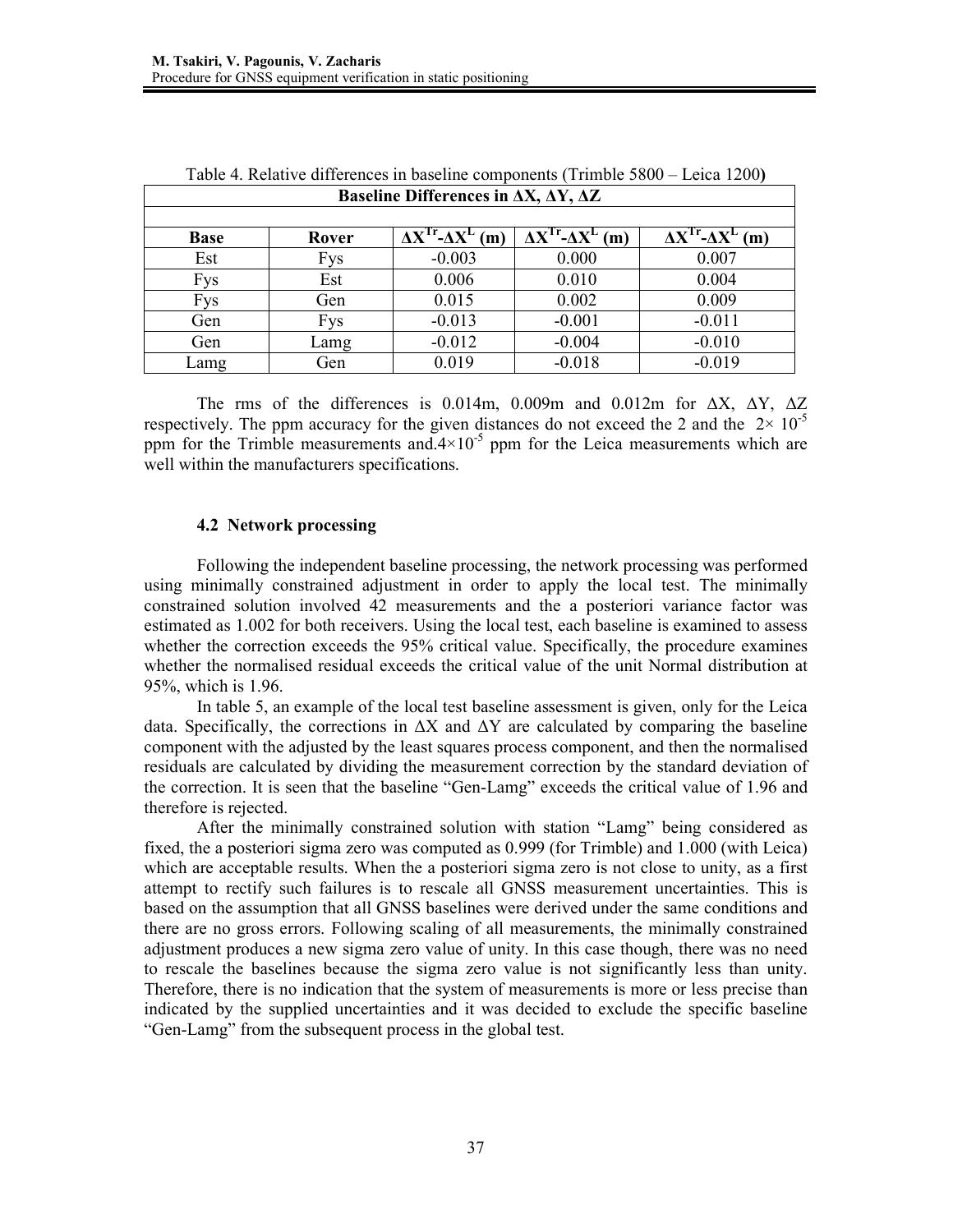|            |                 |            |                     | ruote of Buselines components for the focul test (in m |                   |                   |
|------------|-----------------|------------|---------------------|--------------------------------------------------------|-------------------|-------------------|
|            | <b>Baseline</b> | Correction | Correction          | Correction                                             | Norm.             | Norm.             |
|            |                 | $\Delta$ X | $\mathbf{\Delta Y}$ | <b>St.</b> deviation                                   | <b>Residual X</b> | <b>Residual Y</b> |
| Lamg       | Est             | 0.000      | 0.000               | 0.0020                                                 | 0.000             | 0.000             |
| Lamg       | Est             | $-0.001$   | $-0.001$            | 0.0020                                                 | 0.500             | 0.500             |
| Est        | Lamg            | 0.000      | 0.000               | 0.0020                                                 | 0.000             | 0.000             |
| Est        | Lamg            | $-0.001$   | $-0.001$            | 0.0020                                                 | 0.500             | 0.500             |
| Est        | <b>Fys</b>      | $-0.001$   | $-0.001$            | 0.0025                                                 | 0.392             | 0.392             |
| Est        | Gen             | 0.001      | 0.001               | 0.0032                                                 | 0.316             | 0.316             |
| Lamg       | <b>Fys</b>      | 0.000      | 0.000               | 0.0025                                                 | 0.000             | 0.000             |
| Lamg       | Gen             | 0.000      | 0.000               | 0.0025                                                 | 0.000             | 0.000             |
| Gen        | <b>Fys</b>      | 0.001      | 0.001               | 0.0030                                                 | 0.333             | 0.333             |
| <b>Fys</b> | Lamg            | $-0.005$   | $-0.005$            | 0.0030                                                 | 1.667             | 1.667             |
| Fys        | Est             | $-0.004$   | $-0.004$            | 0.0030                                                 | 1.333             | 1.333             |
| <b>Fys</b> | Gen             | 0.000      | 0.000               | 0.0025                                                 | 0.000             | 0.000             |
| Gen        | Est             | $-0.003$   | $-0.003$            | 0.0030                                                 | 1.000             | 1.000             |
| Gen        | Lamg            | $-0.006$   | $-0.006$            | 0.0030                                                 | 2.000             | 2.000             |

Table 5**.** Baselines components for the local test (in m

Table 6 provides the computed survey uncertainty of the network stations using for both types of receivers. The results (in m) of the table indicate that the specific survey is well within the specifications, i.e. SU should be less than 15mm for horizontal position and less than 20mm for ellipsoidal height (as discussed in section 2).

|                 |        | Trimble 5800 |           |        | Leica 1200  |           |
|-----------------|--------|--------------|-----------|--------|-------------|-----------|
| <b>Stations</b> | SU(E)  | SU(N)        | $SU$ (Up) | SU(E)  | SU(N)       | $SU$ (Up) |
| Lamg            |        | constrained  |           |        | constrained |           |
| Est             | 0.0123 | 0.0120       | 0.0126    | 0.0087 | 0.0085      | 0.0090    |
| Fys             | 0.0118 | 0.0122       | 0.0129    | 0.0091 | 0.0088      | 0.0089    |
| Gen             | 0.0122 | 0.0119       | 0.0125    | 0.0085 | 0.0086      | 0.0087    |

Table 6. The computed Survey Uncertainty error (m) at 95% level (minimally constrained**)** 

Having confirmed all measurements pass the local test, constraints are imposed on the adjustment to propagate datum and uncertainty from the national grid system. The national grid refers to the Greek Reference System of 1987. The fully constrained solution involved two fixed stations, "Lamg" and "Est". The a posteriori sigma zero was 0.828 for Trimble measurements and 0.999 for the Leica measurements and the variance factor was estimated as 1.459 for the Trimble measurements and 1.002 for the Leica measurements.

Table 7 provides for the two stations "Gen" and "Fys", the differences in the coordinates X, Y, Z between the initial and the adjusted values for both types of receivers.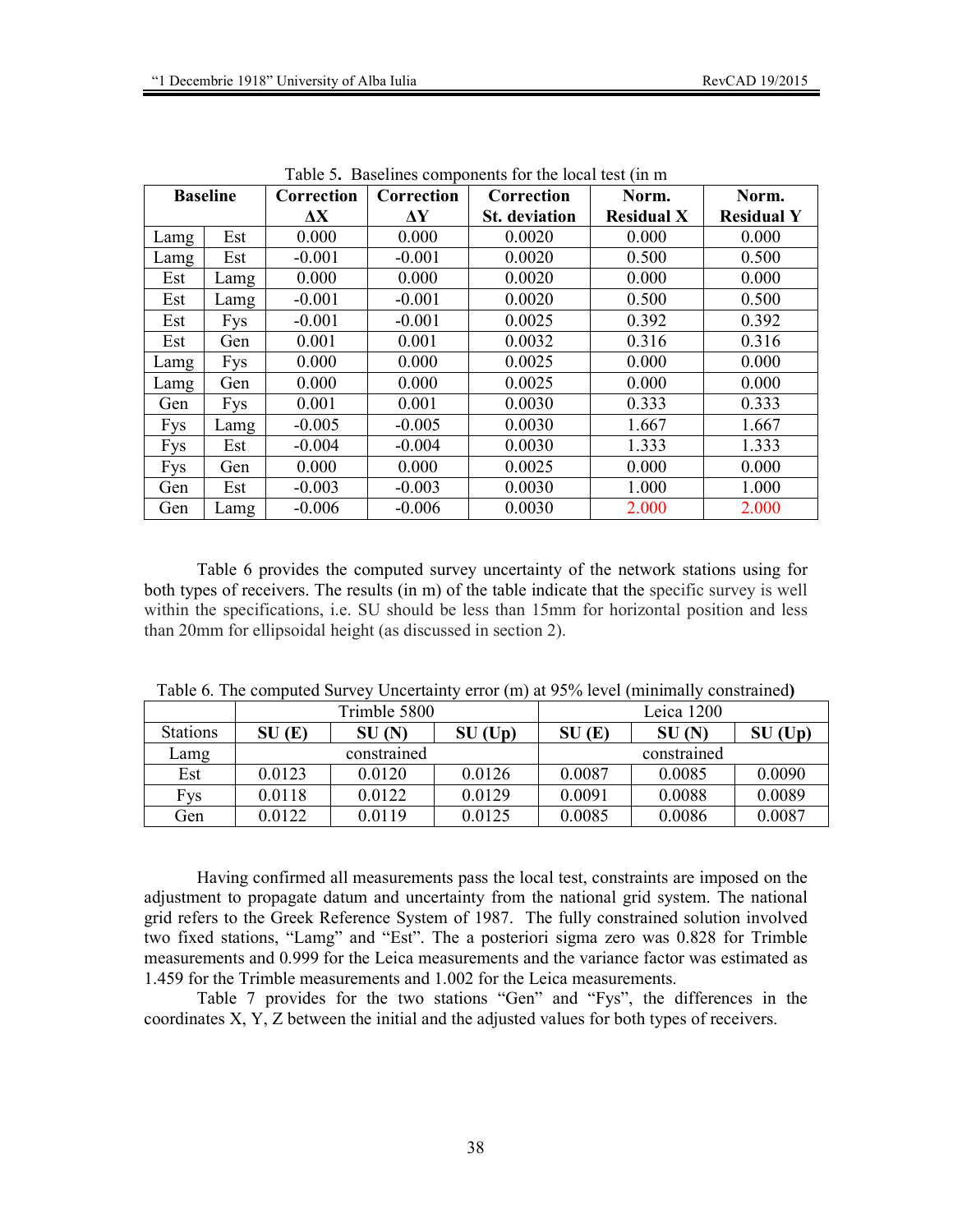| <b>Station</b> |           | $X^{known}$ - $X^{adj}$ $\overline{X^{known}}$ - $X^{adj}$ $\overline{Y^{known}}$ - $Y^{adj}$ $\overline{Y^{known}}$ - $Y^{adj}$ $\overline{Z^{known}}$ - $Z^{adj}$ |           |          | Table 7. Differences (in m) in coordinates for both types of receivers | $Z^{known}$ $Z^{adj}$ |
|----------------|-----------|---------------------------------------------------------------------------------------------------------------------------------------------------------------------|-----------|----------|------------------------------------------------------------------------|-----------------------|
|                | (Trimble) | (Leica)                                                                                                                                                             | (Trimble) | (Leica)  | (Trimble)                                                              | (Leica)               |
| Fvs            | $-0.003$  | $-0.008$                                                                                                                                                            | $-0.002$  | $-0.002$ | $-0.002$                                                               | $-0.002$              |
| Gen            | $-0.002$  | 0.005                                                                                                                                                               | $0.001\,$ | 0.004    | $-0.004$                                                               | 0.005                 |

Table 7. Differences (in m) in coordinates for both types of receivers

Table 8. The computed Survey Uncertainty error (m) at 95% level (fully constrained**)** 

|                 |             | Trimble 5800 |           |        | Leica 1200  |           |
|-----------------|-------------|--------------|-----------|--------|-------------|-----------|
| <b>Stations</b> | SU(E)       | SU(N)        | $SU$ (Up) | SU(E)  | SU(N)       | $SU$ (Up) |
| Lamg            |             | constrained  |           |        | constrained |           |
|                 | constrained |              |           |        |             |           |
| Est             |             |              |           |        | constrained |           |
| Fys             | 0.0119      | 0.0123       | 0.0128    | 0.0090 | 0.0086      | 0.0088    |

Again, the results (in m) of Table 8 indicate that the specific survey is well within the specifications i.e. SU should be less than 15mm for horizontal position and less than 20mm for ellipsoidal height (as discussed in section 2). In addition to the results of table 8, the circular radius has also been computed for all baselines in the fully constrained solution and there was no value greater than 6mm for both types of receivers.

This adjustment yields a pass in the global test and a pass in the local test for all measurements and constraints. As inferred from the sigma zero values, the system of measurements were better than indicated by the prescribed uncertainties, and none of the constraints was shown to bias the adjustment in a significant way or to cause any of the measurements to fail.

# **5. Concluding remarks**

Approved methodologies for establishing legal traceability of position determined by GNSS receivers currently do not exist under any official international organisation. Therefore, many countries, such as Australia recommend that GNSS derived positions and distances should not be used as the sole method of measurement during a survey. For surveys where GNSS equipment is used, surveyors are strongly encouraged to adopt best practice.

Guidelines for best practise have been prepared by various countries to assist surveyors who use GNSS equipment and require verification of its performance. However, it is important to have a guideline that promotes uniform procedures for equipment verification and data assessment in order to achieve the highest level of integrity for routine surveying applications. Based on the Australian guidelines, this paper has followed a consistent procedure for testing GNSS equipment so the results obtained provide a reliable verification.

The use of two types of geodetic receivers showed that both performed well within the manufacturers' specifications. The baseline test showed that the repeatability is high in both types of receivers (from 1-7mm) and the rms of the differences from the true values do not exceed the 1cm. The network test verified that the specific survey results in both the local and global tests are well within the specifications at the 95% confidence level i.e. SU should be less than 15mm for horizontal position and less than 20mm for ellipsoidal height.